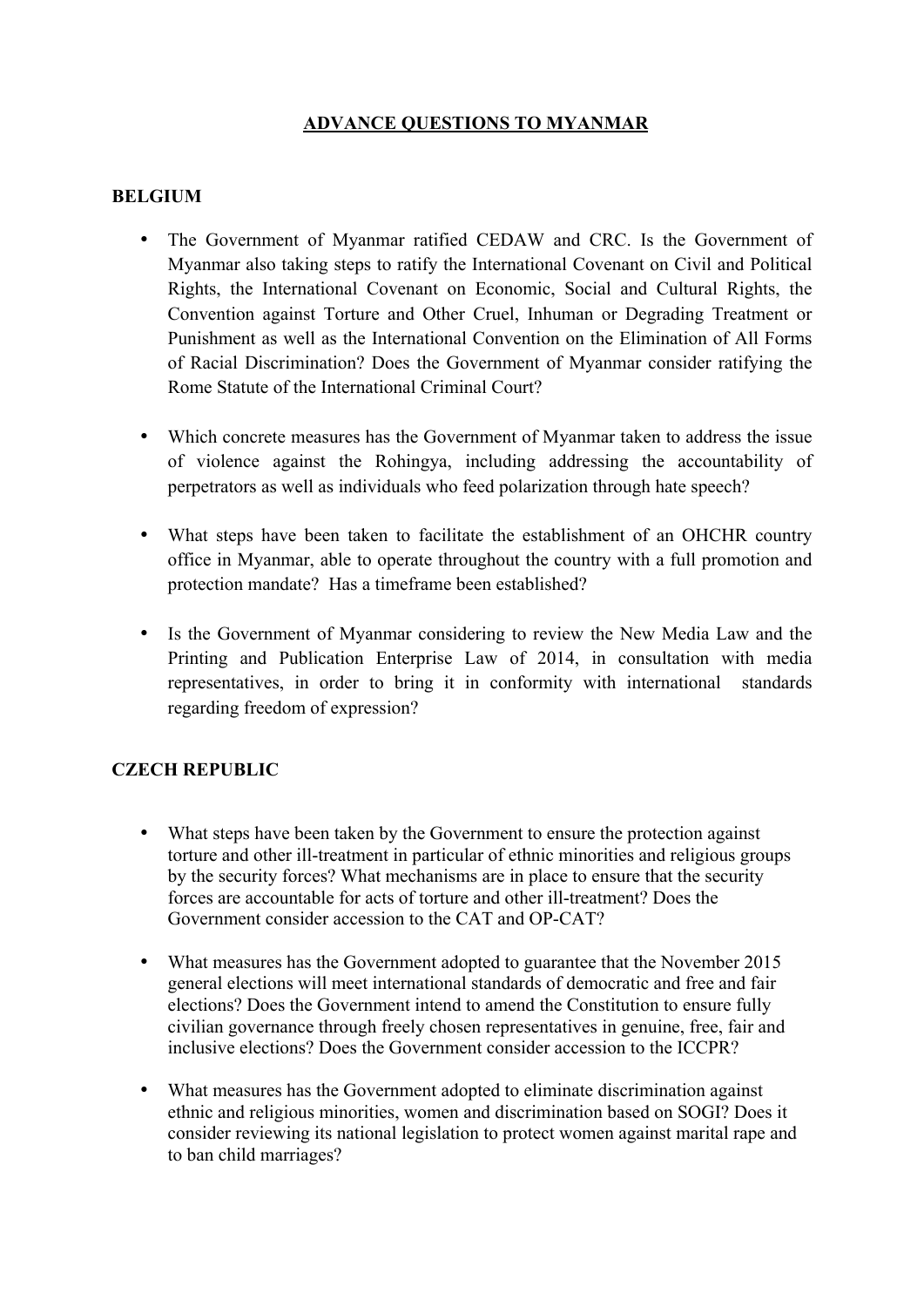- How will the Government address the issue of the stateless persons, especially of religious minority groups in Myanmar? Does the Government plan amending the four recently adopted laws on the protection of race and religion or regularly evaluate their impact on human rights and the principle of non-discrimination?
- How does the Government intend to address the situation of persons imprisoned for expressing their views and for participation in demonstrations? What measures have been taken to address the issue of land grabbing? Could you provide more details on the number of persons prosecuted and punished for land seizures and violence or threats against farmers affected by land grabbing?
- Could the Government provide an update on the plan to establish an OHCHR country office with the full mandate? Is there a timeline set for the opening of the OHCHR office?

# **GERMANY**

- What measures will be applied to guarantee free, fair and overall elections on  $8<sup>th</sup>$ November 2015? How will the Government of Myanmar assure the participation of minorities, IDP´s and others without proper papers and people affected by severe floods?
- The Rakhine Investigation Commission has recommended in its report of  $22<sup>nd</sup>$  April 2013 to take effective legal action against political parties and individuals that promote racial hate and tensions. Why did the Government of Myanmar not follow these recommendations and left organisations like Ma Ba Tha and its leader untouched, although they spread hate messages via social media in the country?
- Germany would like to ask how many persons remain imprisoned for political reasons in Myanmar as of today and ask for their urgent release.

#### **NETHERLANDS**

Minority rights and religious freedom

- What will the Myanmar government do to improve the rights of ethnic and religious minorities and indigenous peoples in the country?
- How will the Myanmar government ensure the basic human rights (including marriage and birth-rights) and restore full citizenship of the Rohingya?
- How will the government of Myanmar improve religious freedom and combat religious intolerance and hate speech?

Land rights

• What is being done by the Myanmar government to protect land rights of local inhabitants in light of various government projects?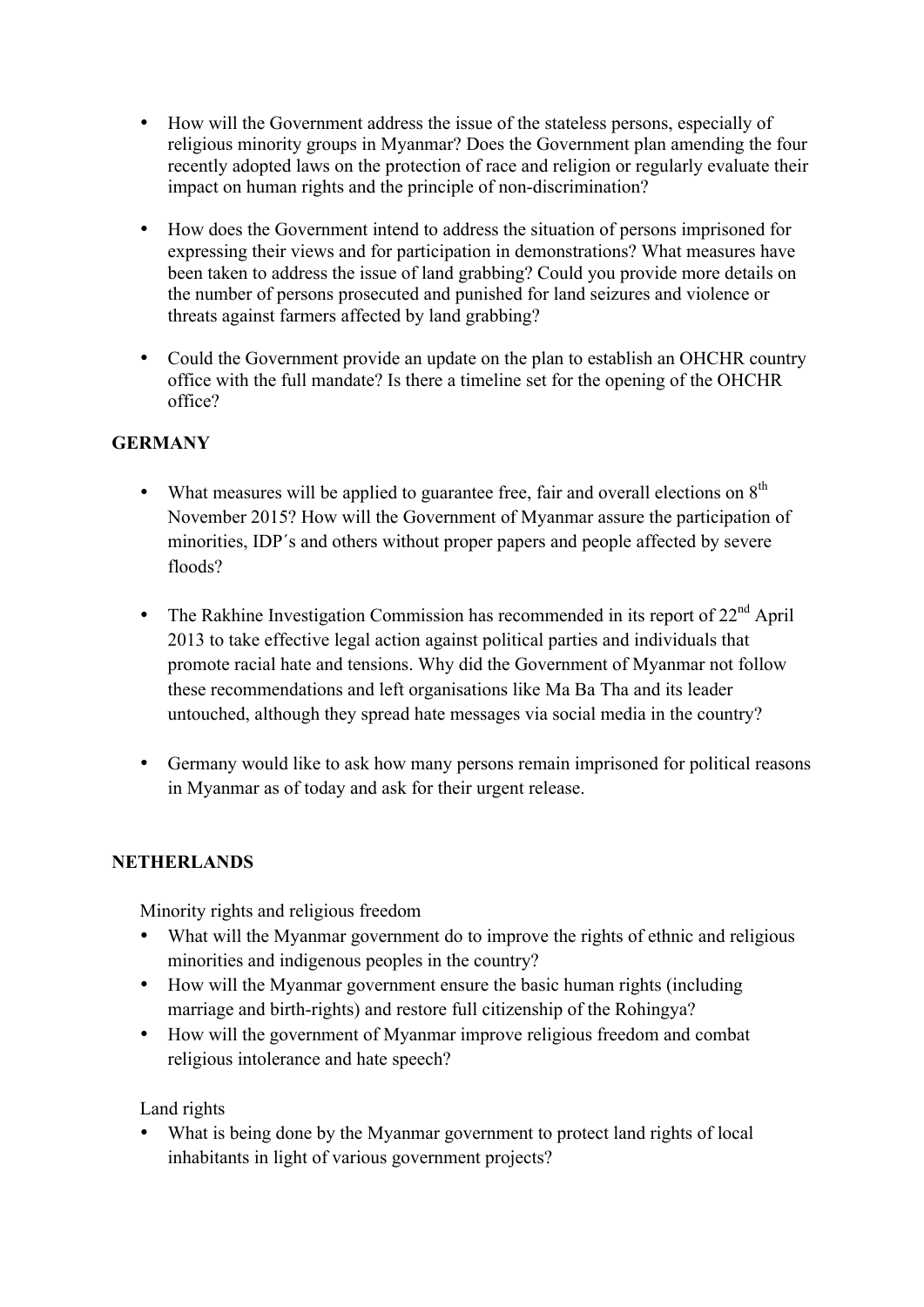• How will the Myanmar government ensure these rights have a proper legal foundation?

Freedom of expression and peaceful assembly

- What will the government of Myanmar do to remove restrictions on the freedom of expression and peaceful assembly?
- What steps will the government of Myanmar take to release prisoners of conscience?
- How will the government reform the security forces to ensure that their response to peaceful protest is in compliance with international human rights standards?

# LGBTQ Rights

- What steps will the government of Myanmar take to legalize consensual same-sex conduct?
- How will the government of Myanmar address discrimination on the basis of sexual orientation and gender expression?

Accountability/judiciary/responsibility to protect

- How will the government of Myanmar uphold its responsibility to protect its entire population against human rights abuses, regardless of their ethnicity or religion?
- What steps will the government of Myanmar take to hold accountable those who perpetrate mass atrocities and commit human rights abuses?

## IDPs

• How will the government of Myanmar facilitate the safe and voluntary return of IDP's to Rakhine State?

## **SLOVENIA**

- We note that certain measures have been adopted to address violence against women. Have any of the measures adopted addressed also the issue of domestic violence and how?
- We welcome the reform process aimed at making Myanmar a more democratic society. What concrete measures has Myanmar adopted to ensure equal opportunities for the representation and participation of women as candidates and voters in elections?
- The Human Rights Council has called upon Myanmar to take all necessary measures to ensure accountability and end impunity for violations of human rights, in particular against Muslims. What measures have been envisioned or/and adopted in this respect?

#### **SWEDEN**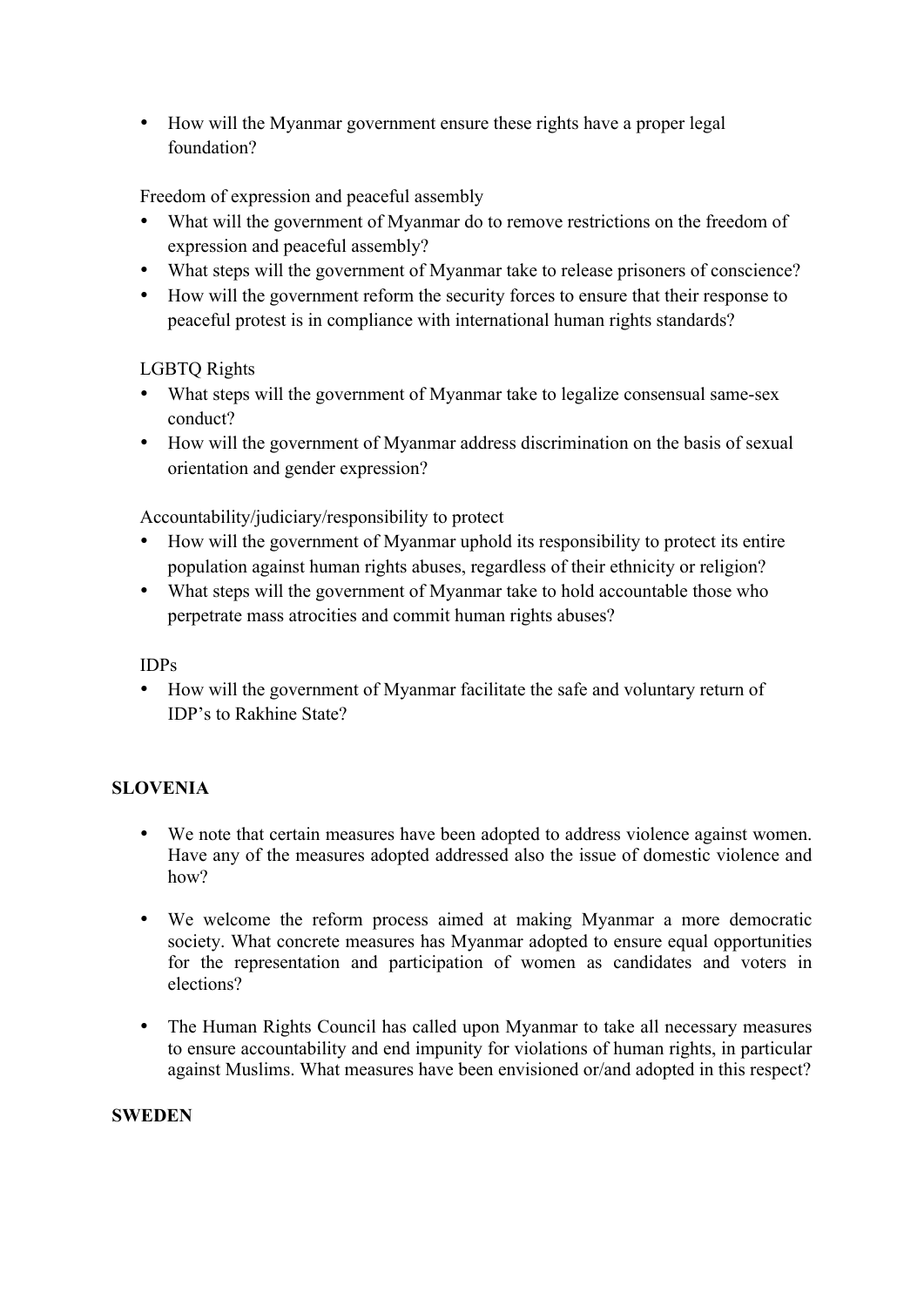- Sweden welcomes that Myanmar has signed the General Assembly Declaration of Commitment to End Sexual Violence in Conflict. In view of this commitment, what is the Government doing to prevent sexual violence against women, especially in conflict areas, and to address the problem of impunity?
- What is the Government's strategy to protect minority groups, including the Rohingya, from hate speech and incitement to violence, and what are the Government's plans with regard to citizenship of the Rohingya?
- What is the government's plan to address the practise of arbitrary arrest and detention of human rights defenders and civil society activists, and to stop the use of threat, harassment, surveillance and intimidation by government and other security agencies?
- What measures will the government of Myanmar take to increase health sector expenditure from the current low levels, and to ensure that an adequate number of midwifes are educated and dispatched in Myanmar, including in remote and conflict affected areas?

## **UNITED KINGDOM OF GREAT BRITAIN AND NORTHERN IRELAND**

- Will the Government release all those detained for exercising rights to freedom of expression, assembly or association, in line with the pledge on political prisoners made by President Thein Sein during his visit to London in July 2013 and how will they ensure that all arrested persons are detained legally not arbitrarily, that due process is complied with, and that prisoners are given access to legal representation and family visits?
- What steps will the Government take to tackle the rise of intolerance, discrimination and hate speech and protect the human rights of individuals belonging to minorities? In particular, how will the Government ensure that the 'four laws on race and religion' are implemented in a way that does not discriminate against the rights of women and minorities?
- What steps are the Government taking to ensure that human rights defenders, including lawyers and journalists, are able to undertake their work safely and without fear of reprisal and will the Government review the Penal Code and other outdated and potentially oppressive legislation routinely used against human rights defenders?
- Will the Government accept the recommendation of UN Special Rapporteur Yanghee Lee in her March 2015 report (Para 69, e) on ending impunity for human rights violations committed by security forces, and ensure that allegations are dealt with through a clear, independent and transparent judicial process that meets international standards?
- The UK notes the Government's recent signing of the Optional Protocol to the Convention on the Rights of the Child on the involvement of children in armed